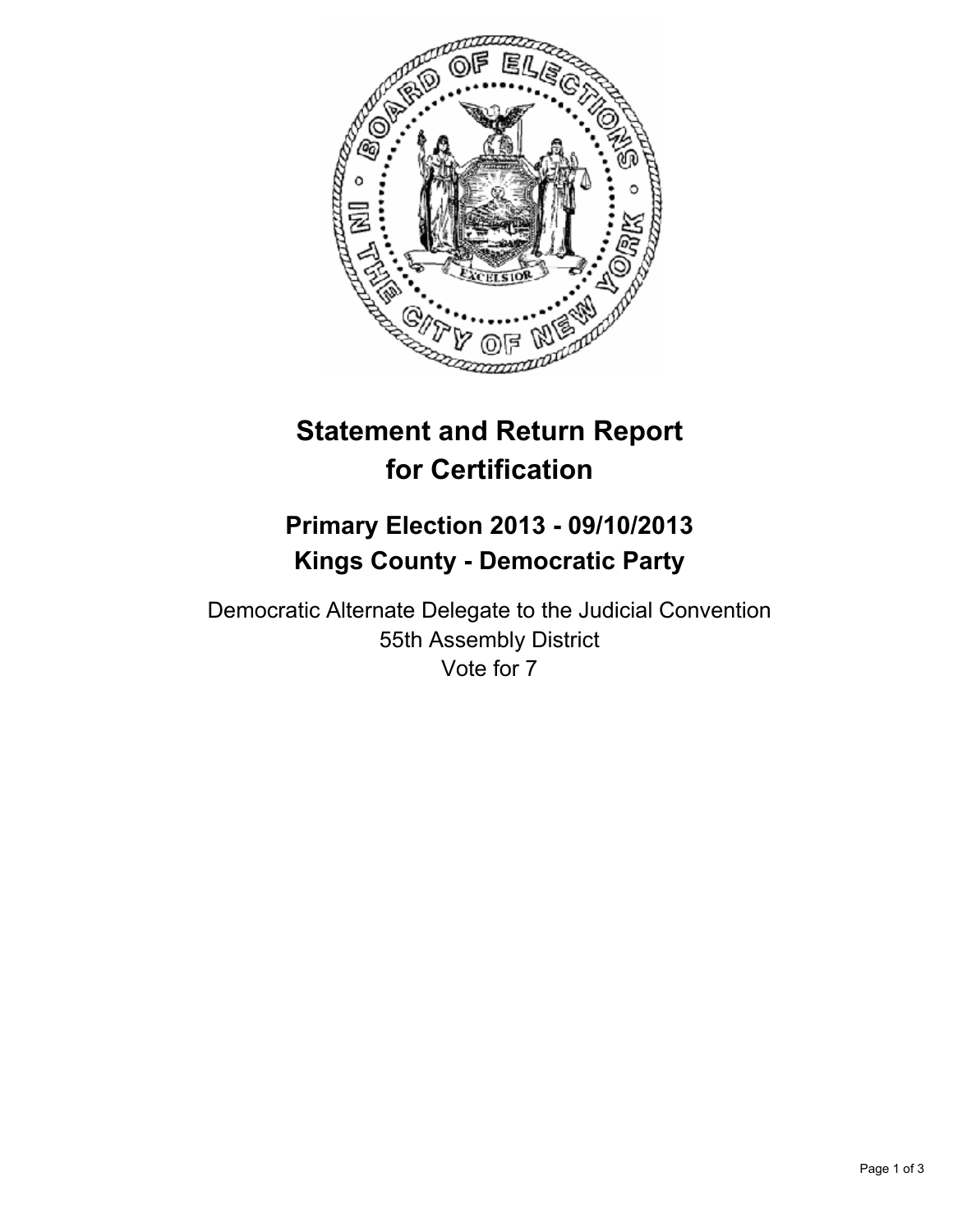

#### **Assembly District 55**

| <b>EMERGENCY</b>          | 259          |
|---------------------------|--------------|
| ABSENTEE/MILITARY         | 137          |
| <b>FEDERAL</b>            | 0            |
| SPECIAL PRESIDENTIAL      | $\mathbf{0}$ |
| <b>AFFIDAVIT</b>          | 148          |
| <b>GERALDINE DEASE</b>    | 1,215        |
| <b>DEON DAVIS-HARRIS</b>  | 1,285        |
| YOLANDA Y. MCQUEEN        | 1,848        |
| <b>MARGARET WATERS</b>    | 1,211        |
| <b>CAROLYN D. MCQUEEN</b> | 1,151        |
| SIMUEL M. STEVENSON       | 931          |
| <b>JACQUELYN MEALY</b>    | 1,720        |
| <b>MICHELLE K. MILLER</b> | 1,746        |
| NATHANIEL STRICKLAND      | 1,200        |
| <b>LISA WILLIAMS</b>      | 1,638        |
| <b>DEBRA GRAY</b>         | 996          |
| DERRICK A. CAIN           | 1,014        |
| <b>Total Votes</b>        | 15,955       |